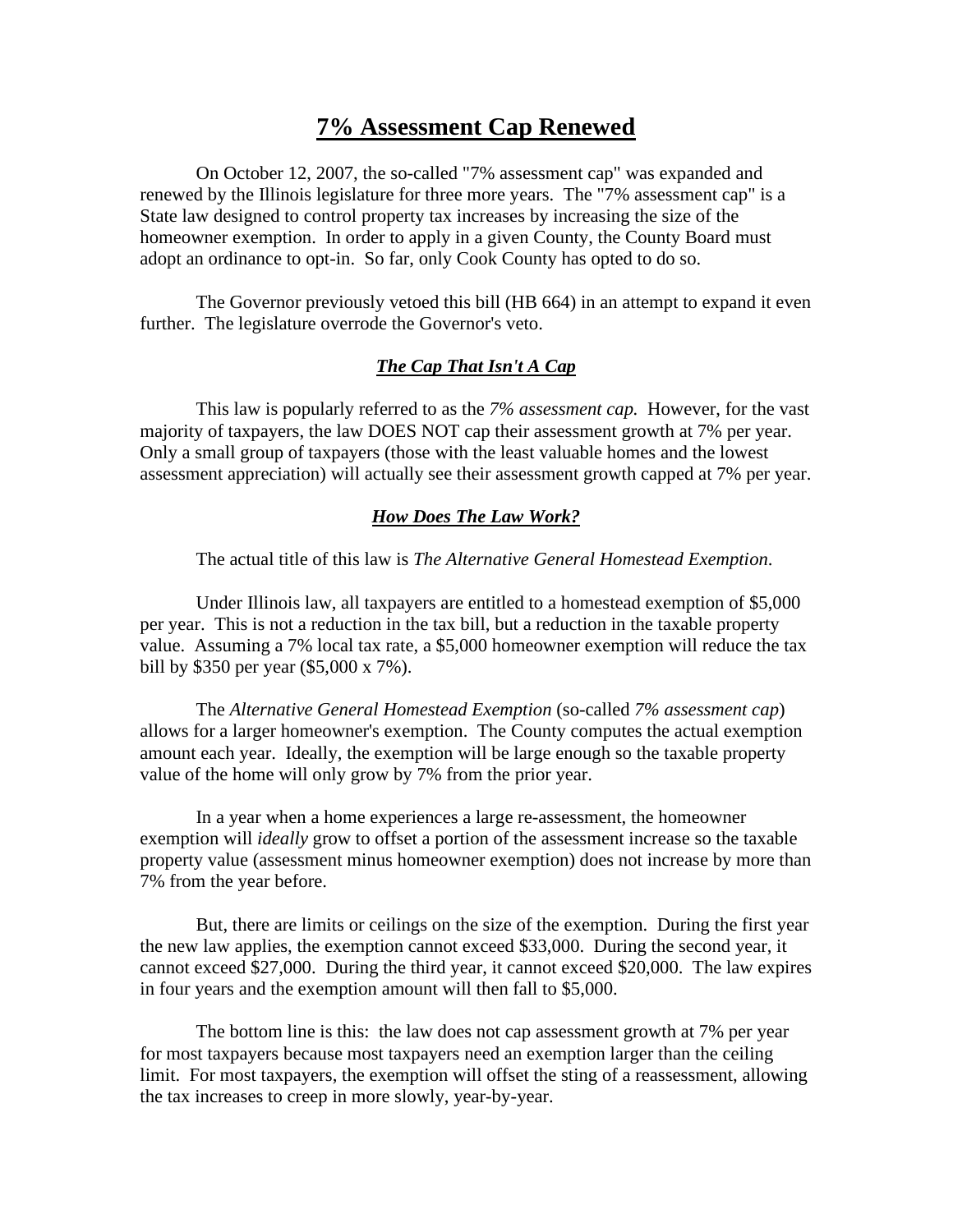### *A True Assessment Cap For Low-Income Taxpayers*

The Legislature adopted additional and more generous relief for low-income taxpayers who are long time homeowners. This is called the *Long-Term Homeowner Exemption*.

Beginning with the 2007 tax year, long-term homeowners whose family income is under \$75,000 per year are eligible to receive a 7% assessment cap without any ceiling on the size of the exemption amount. Families with incomes between \$75,000 and \$100,000 are eligible for a 10% assessment cap without any ceiling.

Because there is no ceiling on the exemption amounts, this is a true assessment cap.

To be eligible for this benefit, the taxpayer must own his/her home for at least 10 years, unless it was purchased with government assistance such as an FHA or VA loan. In that case, the law only requires 5 years of home ownership.

The taxpayer must apply for this benefit and demonstrate compliance with the income limits each year.

#### *Welcome Stranger*

The *7% assessment cap* and the *Long-Term Homeowner Exemption* each contain a welcome stranger provision. These laws were designed to protect property owners in gentrifying neighborhoods from being pushed out of their homes as property values skyrocket. Buyers will not receive the full benefit of the *7% assessment cap* that was enjoyed by the person who sold them the home.

When a home is sold, the exemption base is re-set to the year the closing occurred. This means the homeowner exemption received by the buyer for the year of closing will be reduced to \$5,000 and the buyer will pay taxes on the full-assessed value of the home. Assessments growth *following closing* will be capped at 7% per year, subject to the ceilings.

So, buyers need to beware. They will likely experience a substantial tax hike when they buy a home.